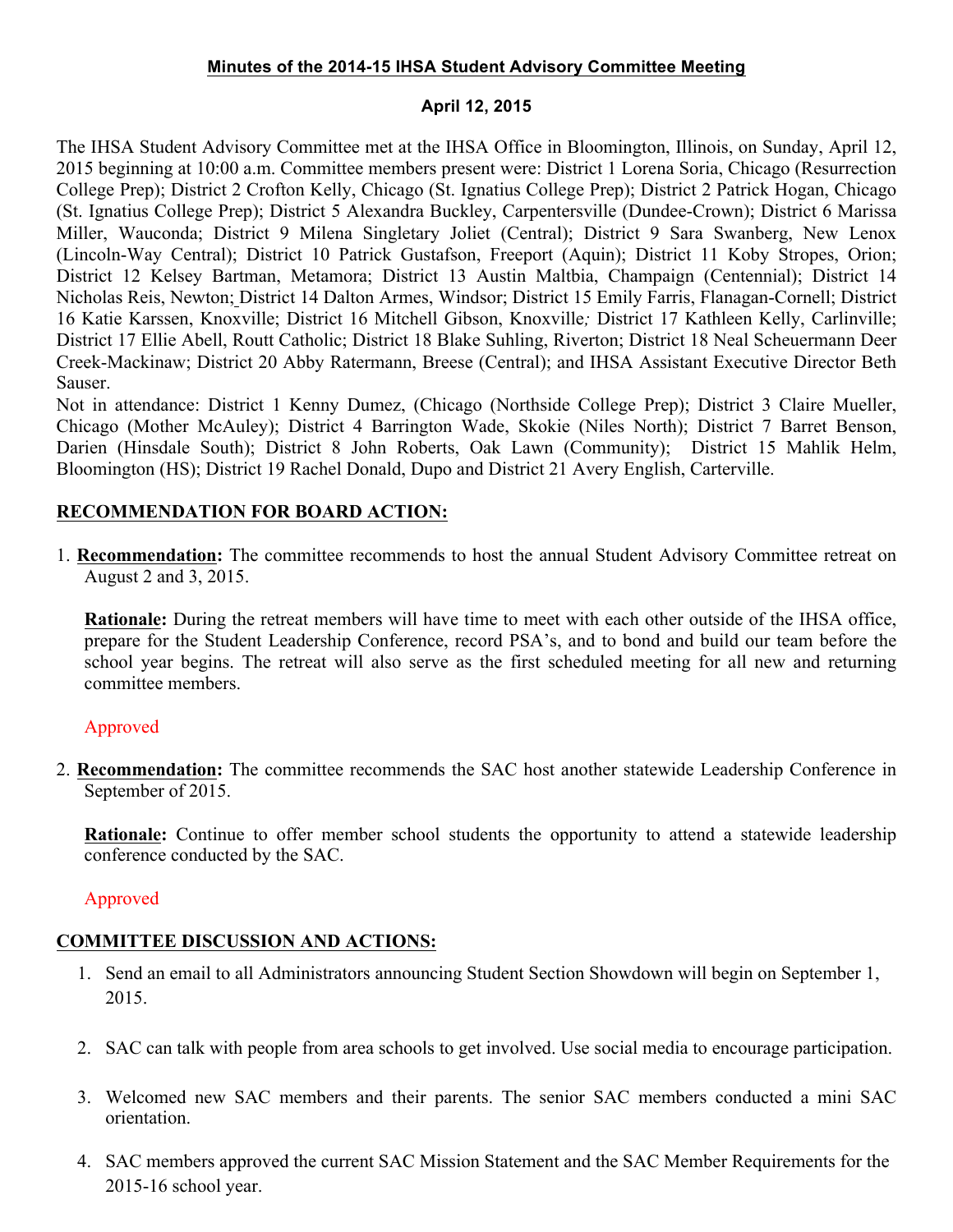5. 2015-16 Project group members and liaisons were designated (in bold):

#### Northwest:

District 1 Lorena Soria, Chicago (Resurrection CP); District 4 Barrington Wade, Skokie (Niles North); District 5 Alexandra Buckley, Carpentersville (D-C); **District 6 Marissa Miller, Wauconda;**  District 10 Patrick Gustafson, Freeport (Aquin);

### Northeast:

District 2 Patrick Hogan, Chicago (St. Ignatius CP); District 3 Claire Mueller, Chicago (Mother McAuley); **District 7 Barret Benson, Darien (Hinsdale South);**  District 8 John Roberts, Oak Lawn (Community); District 9 Sara Swanberg, New Lenox (L-W Central);

### Central:

District 11 Koby Stropes, Orion;

**District 12 Kelsey Bartman, Metamora;** 

District 13 TBA:

District 15 Mahlik Helm, Bloomington (HS)

District 16 Mitchell Gibson, Knoxville;

District 18 Neal Scheuermann, Deer Creek-Mackinaw;

### South:

### **District 14 Dalton Armes, Windsor;**

District 17 Ellie Abell, Jacksonville (Routt Catholic)**;** District 19 Rachel Donald, Dupo; District 20 Abby Ratermann, Breese (Central); District 21 Avery English, Carterville

- 6. The SAC Board members to assist in guiding the future of the SAC. SAC Meeting Manager: Plans and conducts each meeting: Ali Buckley Secretary: Takes notes during each SAC meeting: Abby Ratermann Facebook Coordinators: Updates the SAC page: Marissa Miller Activities Coordinator: Barret Benson
- 7. The committee divided into two groups to organize the 2015 Leadership Conference.
- 8. The committee thanked and recognized the seniors for their service to the SAC: Crofton Kelly, Milena Singletary, Austin Maltbia, Nicholas Reis, Emily Farris, Katie Karssen, Kathleen Kelly and Blake Suhling

### 9. Future meeting dates

- a. Sunday, August 2, 2015 SAC Retreat Bloomington, Illinois (2pm ? stay overnight at the hotel)
- b. Monday, August 3, 2015 SAC Retreat Bloomington, Illinois (10am 3pm)
- c. Sunday, August 30, 2015, Bloomington, Illinois (Conference rehearsal with partner) (10–3)
- d. Sunday, September 27, 2015, Peoria, Illinois ( $2pm ?$  stay overnight at the hotel)
- e. Monday, September 28, 2015, Peoria, Illinois (7am 3pm pick up from the PCC)
- f. Sunday, November 22, 2015, Bloomington, Illinois (10am 3pm)
	-